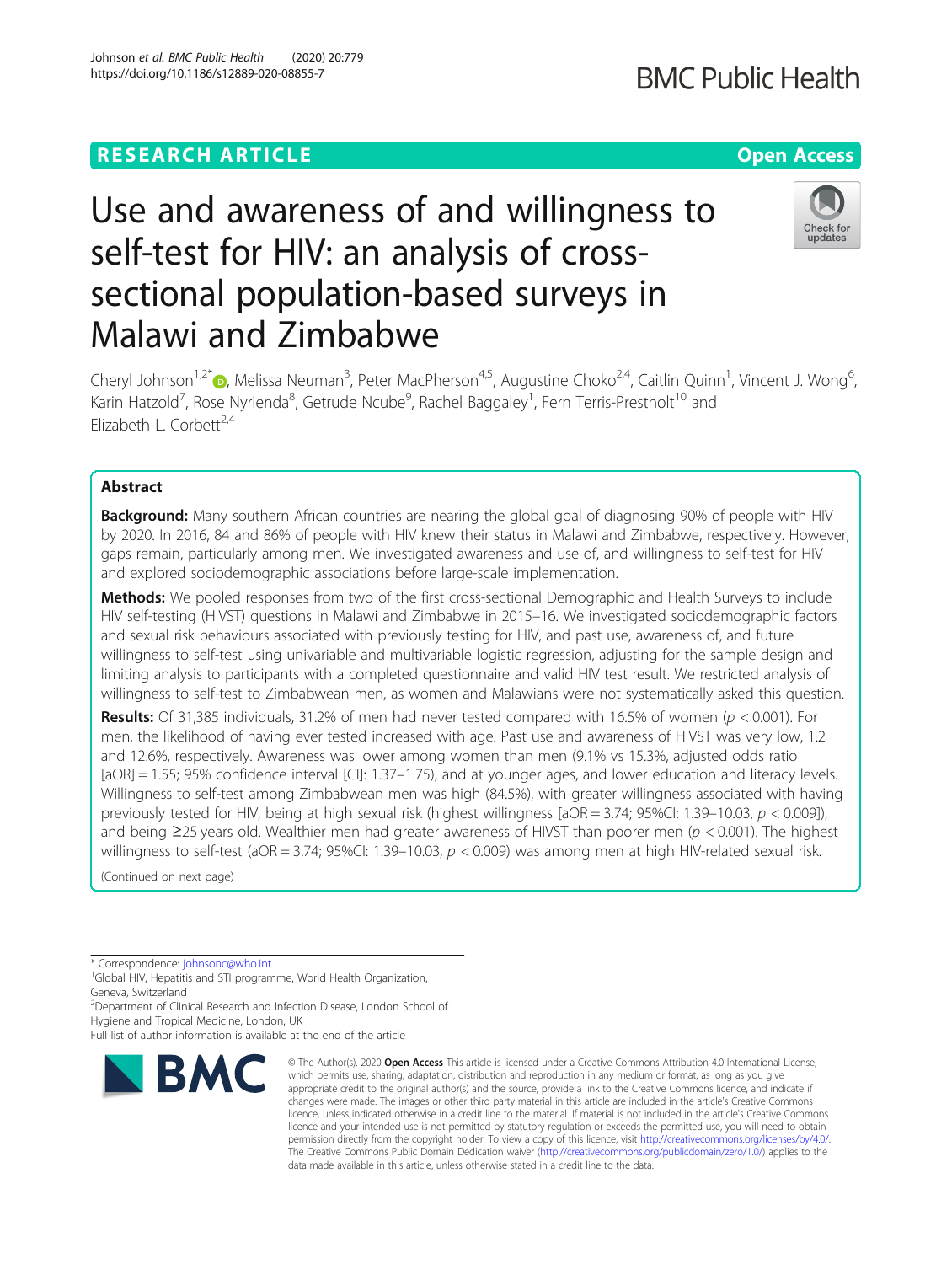## (Continued from previous page)

**Conclusions:** In 2015–16, many Malawian and Zimbabwean men had never tested for HIV. Despite low awareness and minimal HIVST experience, willingness to self-test was high among Zimbabwean men, especially older men with moderate-to-high HIV-related sexual risk. These data provide a valuable baseline against which to investigate population-level uptake of HIVST as programmes scale up. Programmes introducing, or planning to introduce, HIVST should consider including relevant questions in population-based surveys.

Keywords: HIV/AIDS, HIV self-test, HIV testing, Men, Sub-Saharan Africa, Population-based survey, Sexual risk behaviour

## Background

Both Malawi and Zimbabwe have made tremendous progress toward the "first 90" global target of diagnosing 90% of people with HIV. In 2016, estimates showed that 84% of people with HIV in Malawi and 86% in Zimbabwe were aware of their status [\[1](#page-11-0)]. By end-2018, 90% of all people with HIV had been diagnosed: 940000 and 1.3 million people in Malawi and Zimbabwe, respectively [\[1](#page-11-0)]. As a result, reaching the remaining people with HIV who do not know their status is becoming costly and challenging, with national programmes reporting declining numbers of people with HIV diagnosed through HIV testing services [[2,](#page-12-0) [3\]](#page-12-0). Global and national priorities now include defining sustainable approaches that maintain these high rates of testing coverage, while reaching individuals and groups still in need of HIV testing, prevention and treatment.

Across southern Africa, men are less well served by HIV programmes than women, less likely to have ever tested [\[4](#page-12-0)] and more likely to develop advanced HIV disease, reflecting late diagnosis and/or treatment initiation [[5\]](#page-12-0). Men have fewer opportunities for HIV testing compared to women, as well as social–cultural, economic and systemic barriers that reduce access to and uptake of services [\[6](#page-12-0), [7](#page-12-0)].

HIV self-testing (HIVST) is recommended by the World Health Organization (WHO) [[2\]](#page-12-0) and is a key intervention for reaching populations who may not test otherwise, particularly men [[8](#page-12-0)]. Results from multiple evaluations show that HIVST has a high uptake, can increase the population coverage of HIV testing, and has high safety and acceptability globally [\[9](#page-12-0), [10](#page-12-0)]. As of July 2019, this recommendation has been taken up globally, with nearly 7 million HIVST kits procured by major donors, and 77 countries reporting that they have an HIVST policy, 38 of which are fully implementing selftesting [\[11,](#page-12-0) [12\]](#page-12-0).

Both Malawi and Zimbabwe were early adopters of self-testing, with pilot studies starting between 2010 and 2015 [\[13](#page-12-0), [14](#page-12-0)]. These pilots were then followed by the development of national policies and initiation of largescale implementation in mid-2015 under the STAR (Self-Test AfRica) Initiative [\[15](#page-12-0)]. Since then, multiple evaluations of HIVST in each country have shown community- and facility-based HIVST, as well as partnerdelivered HIVST, to be feasible and effective ways of reaching first-time testers, men, young people, as well as partners of people with HIV [[10](#page-12-0), [16](#page-12-0)–[19\]](#page-12-0). Recent mathematical modelling suggests that HIVST can also be cost-effective with appropriate targeting of men in southern Africa among other priority groups [\[20](#page-12-0), [21\]](#page-12-0).

As both countries move toward broader scale up of self-testing, we used Demographic and Health Survey (DHS) data from 2015 to 16 to analyse population-level awareness and use of, and willingness to self-test prior to large-scale implementation [\[22,](#page-12-0) [23\]](#page-12-0). These questions were initially optional additions to the DHS questionnaire in 2015. As such, the objective of this study was to provide a point of comparison with future evaluations post national scale up, as well as to inform future implementation of HIVST. We assessed early implementation of HIVST questions in population-based surveys, and associations with awareness and use of, and future willingness to, self-test.

## Methods

We obtained population-based survey data from the 2015–16 Malawi and Zimbabwe DHS with standard permissions from DHS and ICF International [[22,](#page-12-0) [23](#page-12-0)]. These provide data from a representative sample of men (15–54 years) and women of reproductive age (15–49 years) living in Malawi and Zimbabwe, with linked laboratory HIV test results. We limited our analysis to participants who had completed intervieweradministered questionnaires, provided blood specimens for HIV testing, and had a valid result from this HIV test.

Our main outcomes of interest were self-reported by survey respondents: ever testing for HIV, awareness and use of HIVST, and willingness to self-test in the future. Willingness to self-test was asked only in Zimbabwe, and included only in the male questionnaire. The complete survey questionnaires are accessible on the DHS website: [https://dhsprogram.](https://dhsprogram.com/) [com/](https://dhsprogram.com/).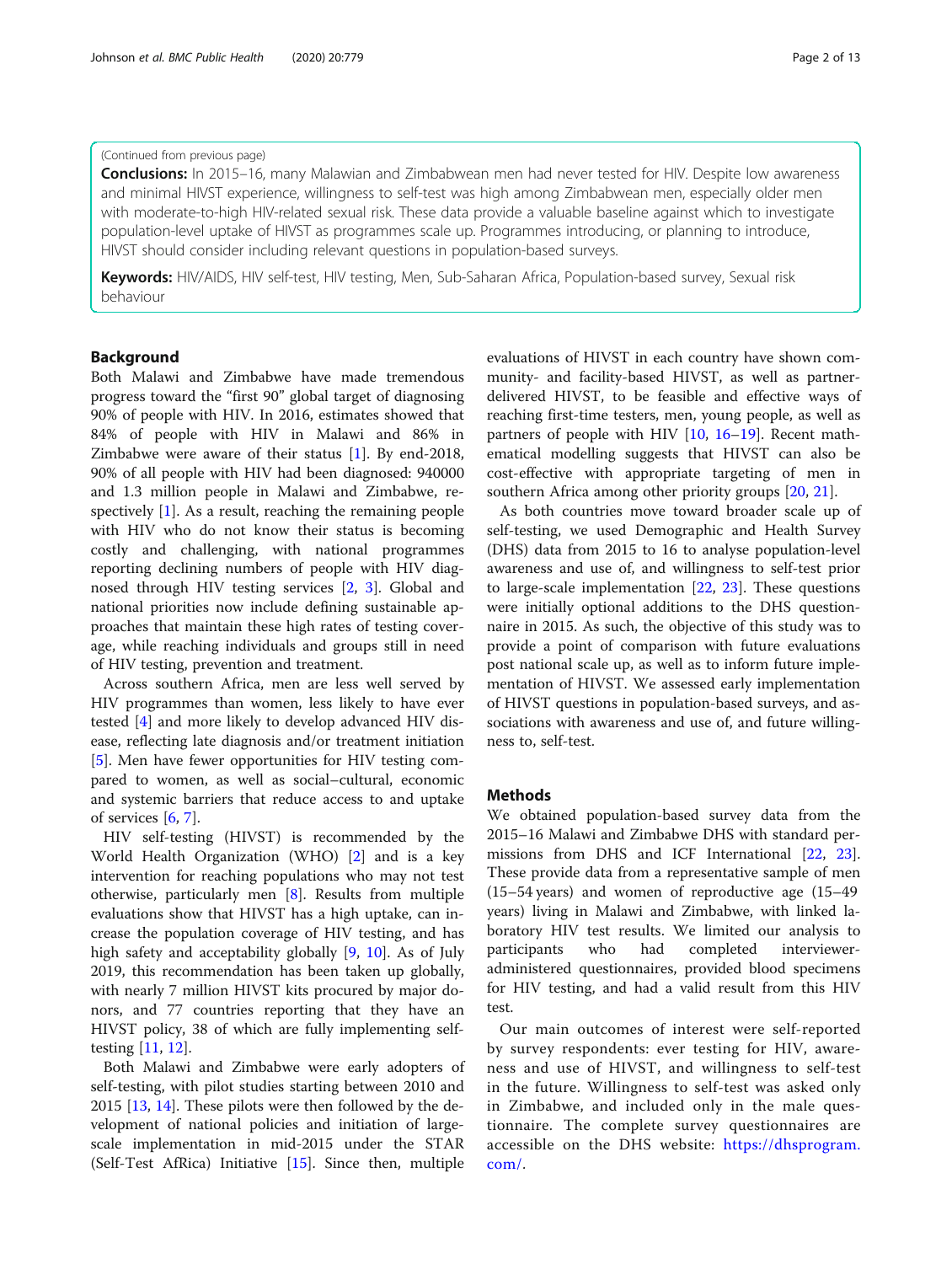#### Independent variables

The choice of independent covariates was informed by the literature on factors influencing testing for HIV and adaptation of the simplified hierarchical framework for HIV testing (including self-testing) among men in sub-Saharan Africa (see Fig. 1). We also pre-specified a stratified analysis by HIV testing history to explore differences in awareness and use of, and willingness to, self-test for HIV.

Independent variables used in the analysis included country (i.e. Malawi or Zimbabwe), sex (i.e. male or female), household wealth (i.e. measured by standard quintiles), age (i.e. measured by five-year age bands from 15 to 45 years and 45+ years), education (i.e. measured by secondary education or lower), literacy (i.e. ability to read, or not read, a full sentence), employment (i.e. actively working in the past 7 days), marital status (i.e. married or cohabiting), and HIV status reported during the survey (i.e. HIV-positive or HIV-negative). A threecategory HIV-related sexual risk variable was defined from reported sexual activity (i.e. measured by sexual activity, or inactivity, in the past 4 weeks), and the following high-risk exposures in the previous 12 months: multiple (i.e.  $\geq$ 2) partners; any paid sex (asked to men); having received gifts, cash or other compensation in exchange for sex (asked to women); and having a sexually transmitted infection (STI). Individuals with one or more of these risk variables were classified as "high-risk". The remaining respondents reporting no other risk exposures were classified as "moderate risk" if sexually active in the past 4 weeks and "low-risk" if reporting no sexually activity in the past 4 weeks.

## Data analysis

We used Stata version 11 for analysis (College Station, Texas). We set standard country-specific sampling and cluster weights provided by DHS using the survey (svy) commands. We excluded participants with missing data for outcomes or independent variables from the analysis.

As independent variables were all categorical, we reported baseline characteristics as proportions. We selected variables for inclusion in multivariable models by the putative causal framework (Fig. 1), and by investigating effect modification and collinearity. Univariable and multivariable analyses used logistic regression. We calculated p-values across age, wealth and HIV-related sexual risk using the Wald test.

We investigated associations between independent and outcome variables using univariable odds ratios (ORs) with 95% confidence intervals (CI). Before multivariable analysis, we explored confounding and collinearity between independent variables by investigating associations between variables for all those with significant associations with any given outcomes. We explored potential effect modification [\[24\]](#page-12-0) using stratified analyses by sex, HIV status, previous HIV testing history and HIV-related sexual risk category.

## Results

## Baseline characteristics

We included 31,385 survey respondents reporting on HIV testing history: 14,911 and 16,474 records from Malawi and Zimbabwe, and 14,027 and 17,358 among men and women, respectively (Table [1](#page-3-0)). Of these, a total of 24,683 individuals were asked about HIVST, and 6702  $(21.4\%, n = 31,385)$  not asked. An additional 15 individuals (0.06%,  $n = 24,683$ ) asked about HIVST had missing data related to questions on sexual activity used to determine HIV-related sexual risk.

A total of 78.6% and 75.4% of people reported ever having tested for HIV in Zimbabwe and Malawi, respectively

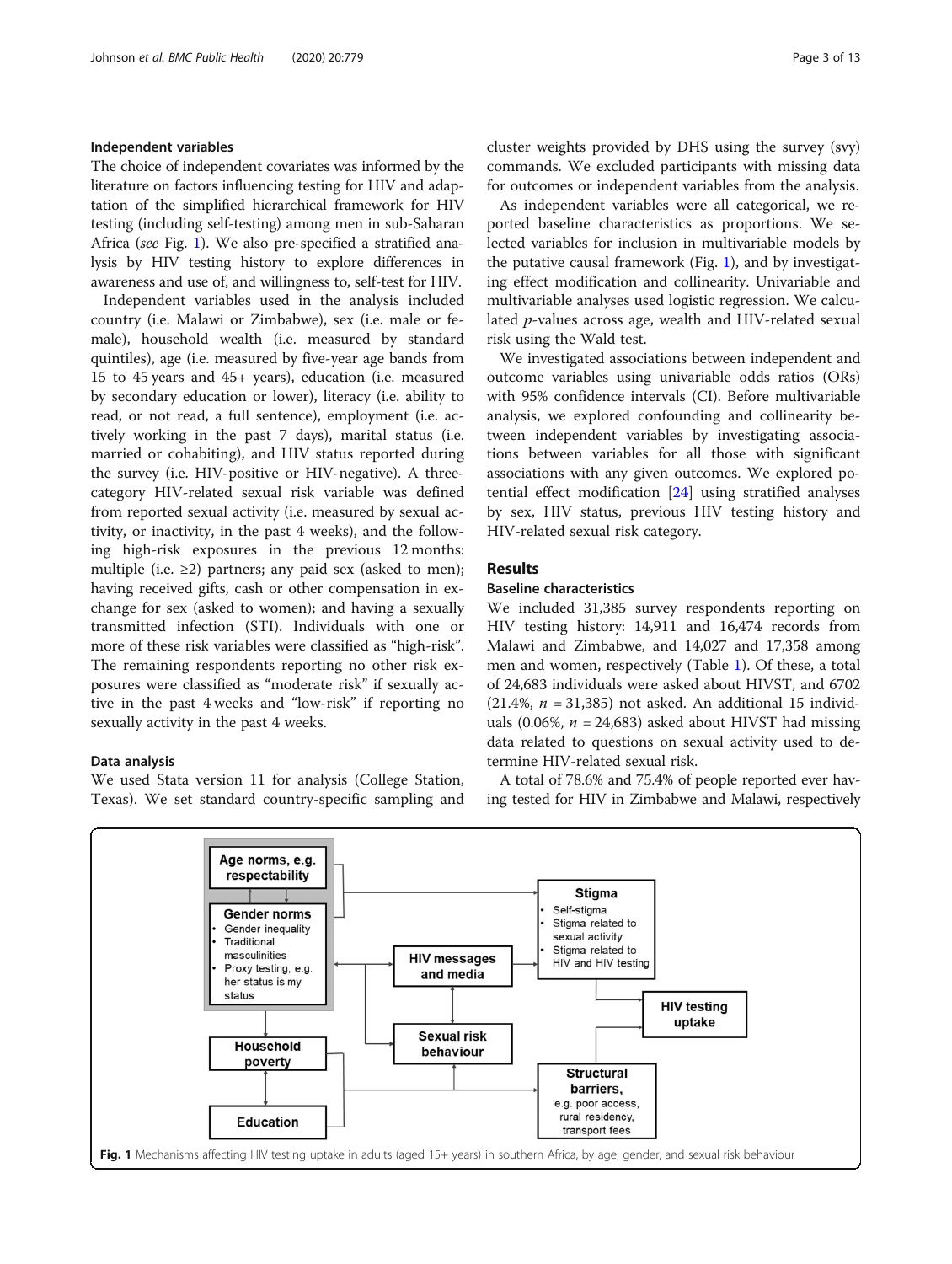| Variables <sup>a</sup>    | Ever tested<br>$(N = 31,385)^{b}$ |      |                           | Ever self-test<br>$(N = 24,683)^{b}$ |         |                         | Aware self-test<br>$(N = 24,683)^{b}$ |         |                         |
|---------------------------|-----------------------------------|------|---------------------------|--------------------------------------|---------|-------------------------|---------------------------------------|---------|-------------------------|
|                           | Ν                                 | $\%$ | $p$ -value $\overline{S}$ | ${\cal N}$                           | $\%$    | $p$ -value <sup>§</sup> | $\eta$                                | $\%$    | $p$ -value <sup>§</sup> |
| <b>Total population</b>   | 24,148                            | 76.9 |                           | 287                                  | 1.2     |                         | 3118                                  | 12.6    |                         |
| Country                   |                                   |      | < 0.001                   |                                      |         | < 0.001                 |                                       |         | < 0.001                 |
| Malawi                    | 11,726                            | 75.4 |                           | 141                                  | 1.0     |                         | 1671                                  | 11.4    |                         |
| Zimbabwe                  | 12,422                            | 78.6 |                           | 146                                  | 1.5     |                         | 1447                                  | 14.5    |                         |
| Sex                       |                                   |      | < 0.001                   |                                      |         | 0.008                   |                                       |         | < 0.001                 |
| Female                    | 14,500                            | 83.5 |                           | 103                                  | 1.0     |                         | 983                                   | 9.1     |                         |
| Male                      | 9648                              | 68.8 |                           | 184                                  | 1.3     |                         | 2135                                  | 15.3    |                         |
| Residence                 |                                   |      | < 0.001                   |                                      |         | < 0.001                 |                                       |         | < 0.001                 |
| Urban                     | 7951                              | 79.9 |                           | 151                                  | 2.1     |                         | 1516                                  | 21.2    |                         |
| Rural                     | 16,197                            | 75.9 |                           | 136                                  | $0.8\,$ |                         | 1602                                  | 9.1     |                         |
| Age group (years)         |                                   |      | < 0.001                   |                                      |         | < 0.001                 |                                       |         | < 0.001                 |
| $15 - 19$                 | 3252                              | 44.8 |                           | 30                                   | 0.5     |                         | 437                                   | 7.0     |                         |
| $20 - 24$                 | 4703                              | 80.7 |                           | 42                                   | 0.9     |                         | 562                                   | 12.1    |                         |
| $25 - 29$                 | 4337                              | 90.3 |                           | 59                                   | 1.6     |                         | 580                                   | 16.0    |                         |
| $30 - 34$                 | 4070                              | 91.1 |                           | 55                                   | 1.7     |                         | 497                                   | 15.2    |                         |
| $35 - 39$                 | 3247                              | 89.2 |                           | 42                                   | 1.5     |                         | 426                                   | 15.7    |                         |
| $40 - 44$                 | 2446                              | 87.4 |                           | 35                                   | 1.7     |                         | 303                                   | 15.0    |                         |
| $45+$                     | 2093                              | 80.8 |                           | 24                                   | 1.1     |                         | 313                                   | 14.7    |                         |
| Wealth                    |                                   |      | < 0.001                   |                                      |         | < 0.001                 |                                       |         | < 0.001                 |
| Poorest                   | 3697                              | 76.4 |                           | 18                                   | 0.5     |                         | 246                                   | $6.4\,$ |                         |
| Poorer                    | 4029                              | 75.8 |                           | 38                                   | 0.9     |                         | 336                                   | $7.8\,$ |                         |
| Middle                    | 4252                              | 75.3 |                           | 26                                   | 0.6     |                         | 279                                   | 8.3     |                         |
| Rich                      | 5594                              | 77.6 |                           | 56                                   | 0.9     |                         | 669                                   | 12.2    |                         |
| Richest                   | 6576                              | 78.5 |                           | 149                                  | 2.3     |                         | 1488                                  | 22.8    |                         |
| <b>HIV status</b>         |                                   |      | < 0.001                   |                                      |         | 0.108                   |                                       |         | 0.029                   |
| HIV negative              | 20,646                            | 75.0 |                           | 249                                  | 1.1     |                         | 2760                                  | 12.5    |                         |
| HIV positive              | 2570                              | 90.6 |                           | 38                                   | 1.5     |                         | 358                                   | 10.4    |                         |
| <b>Marital status</b>     |                                   |      | < 0.001                   |                                      |         | 0.005                   |                                       |         | < 0.001                 |
| Single                    | 7595                              | 58.9 |                           | 99                                   | 0.9     |                         | 1175                                  | 11.2    |                         |
| Married or cohabiting     | 16,553                            | 89.5 |                           | 188                                  | 1.3     |                         | 1943                                  | 13.7    |                         |
| Employment                |                                   |      | < 0.001                   |                                      |         | 0.033                   |                                       |         | < 0.001                 |
| Not actively working      | 8719                              | 70.1 |                           | 85                                   | $1.0$   |                         | 823                                   | 9.4     |                         |
| Actively working          | 15,429                            | 81.4 |                           | 202                                  | 1.3     |                         | 2295                                  | 14.4    |                         |
| Education                 |                                   |      | < 0.001                   |                                      |         | < 0.001                 |                                       |         | < 0.001                 |
| $\leq$ Primary            | 10,617                            | 74.8 |                           | 70                                   | 0.6     |                         | 927                                   | $7.5\,$ |                         |
| $\geq$ Secondary          | 13,531                            | 78.7 |                           | 217                                  | 1.8     |                         | 2191                                  | 17.8    |                         |
| Literacy                  |                                   |      | < 0.001                   |                                      |         | < 0.001                 |                                       |         | < 0.001                 |
| Illiterate                | 5211                              | 73.5 |                           | 44                                   | $0.7\,$ |                         | 488                                   | $8.0\,$ |                         |
| Literate                  | 18,937                            | 77.9 |                           | 243                                  | 1.3     |                         | 2630                                  | 14.2    |                         |
| <b>Sexually active</b>    |                                   |      | < 0.001                   |                                      |         | < 0.001                 |                                       |         | < 0.001                 |
| Sexually inactive         | 9064                              | 64.0 |                           | 107                                  | 1.5     |                         | 1225                                  | 17.7    |                         |
| Active in past<br>4 weeks | 15,053                            | 87.6 |                           | 180                                  | 1.5     |                         | 1890                                  | 14.2    |                         |

<span id="page-3-0"></span>Table 1 Baseline characteristics in Malawi and Zimbabwe, 2015-16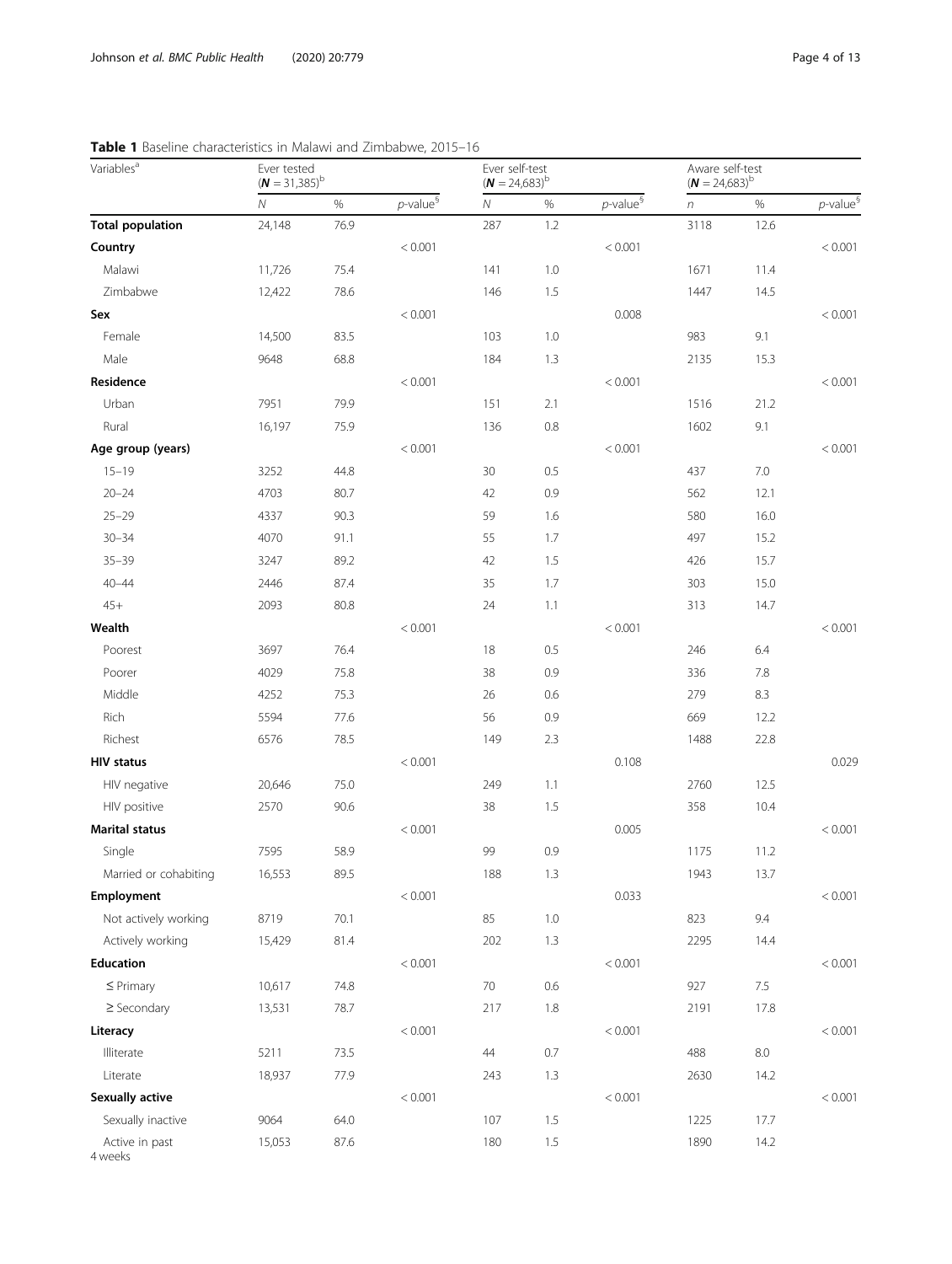| Variables <sup>a</sup>  |       | Ever tested<br>$(N = 31,385)^{b}$ |                      |     | Ever self-test<br>$(N = 24,683)^{b}$ |                      |      | Aware self-test<br>$(N = 24,683)^{b}$ |                              |  |
|-------------------------|-------|-----------------------------------|----------------------|-----|--------------------------------------|----------------------|------|---------------------------------------|------------------------------|--|
|                         | Ν     | %                                 | $p$ -value $\degree$ | N   | %                                    | $p$ -value $\degree$ | n    | %                                     | <i>p</i> -value <sup>§</sup> |  |
| $HIV$ -related risk $c$ |       |                                   | < 0.001              |     |                                      | < 0.001              |      |                                       | < 0.001                      |  |
| Low risk                | 8457  | 63.5                              |                      | 94  | 0.9                                  |                      | 1102 | 10.3                                  |                              |  |
| Moderate risk           | 3.092 | 88.7                              |                      | 134 | 1.2                                  |                      | 1497 | 13.6                                  |                              |  |
| High risk               | 2570  | 78.8                              |                      | 59  | 2.0                                  |                      | 516  | 17.2                                  |                              |  |

Table 1 Baseline characteristics in Malawi and Zimbabwe, 2015–16 (Continued)

<sup>a</sup>Ever tested refers to people surveyed on HIV testing history who reported that they previously tested for HIV before the survey. Overall, 31,385 people were asked about their HIV testing history and 24,148 responded that they had tested previously. Ever self-tested refers to people surveyed on HIV self-testing who reported that they had previously self-tested. Overall, 24,683 people were asked whether they had self-tested and 287 reported that they had self-tested previously. Aware of self-testing refers to people surveyed who reported that they were aware of HIV self-testing. Overall, 24,683 people were asked whether they were aware of self-testing and 3118 reported that they were aware of self-testing

b<br><sup>b</sup>Out of 31,385 people surveyed, 31,348 were included as 37 people were missing information on sexual activity and HIV-related risk. Not all participants were systematically surveyed on self-testing questions. Out of 31,385 people surveyed, 24,683 were asked about self-testing, resulting in a smaller sample size. Among these were 15 people reporting on self-testing who did not provide information on sexual activity and HIV risk. Population size asked about ever testing for HIV: 31347 (HIV risk/sexual activity). Population size asked about awareness or ever self-testing for HIV: 24668 (HIV risk/sexual activity)

c HIV risk as defined in this analysis includes reported sexual activity in the past four weeks, and the following high-risk exposures in the previous 12 months: multiple (i.e. ≥2) partners, any paid sex (asked to men), having received gifts, cash or other compensation in exchange for sex (asked to women), and having a sexually transmitted infection (STI). Individuals with any "high-risk" exposures were classified as "high-risk", with the remaining respondents classified as "low risk" if reporting no sexually activity in the past four weeks, and as "moderate risk" otherwise §  $P-$ value based on cluster-adjusted chi-squared test

( $p < 0.001$ ). More women compared to men (83.5% vs 68.8%;  $p < 0.001$ ), and more urban compared to rural residents (79.9% vs 75.9%;  $p < 0.001$ ) had tested previously. A larger proportion of those never tested were 15–24 years compared to those who were  $\geq$  25 years (see Table [1](#page-3-0)).

The proportion of people who had ever self-tested was 1.2% and similar in both countries. However, while overall 12.6% had awareness of HIVST, it was greater in Zimbabwe compared to Malawi (14.5% vs 11.4%;  $p \lt \theta$ 0.001) and among men compared to women (15.3% vs 9.[1](#page-3-0)%;  $p \leq 0.001$ ) (Table 1). Among the respondents, those with greater awareness of self-testing were  $\geq 30$ years of age  $(\geq 30 \text{ years}$ : 21.1% vs < 30 years: 9.1%; p < 0.001), wealthier (richest: 22.8% vs poorest: 6.4%;  $p \lt \theta$ 0.001) and those with higher education levels (at least secondary education: 17.8% vs primary education or less: 7.5%;  $p < 0.001$ ) than those aged  $< 30$  years, those who were poorer and had lower education levels.

Willingness to self-test could be assessed only among 7372 Zimbabwean men (48 men had missing data on willingness), as only men were asked about willingness to self-test, and this question was not included in the Malawi DHS questionnaire.

Most Zimbabwean men (84.5%) were willing to self-test (Supplementary Table [S1](#page-11-0) includes baseline characteristics of Zimbabwean men on willingness to self-test, 2015–16). Men aged ≥25 years reported greater willingness to self-test than men aged < 25 years (88.7% vs 78.8%;  $p \le 0.001$ ). High-risk men also reported greater willingness to self-test than low-risk men (78.8% vs 63.5%;  $p < 0.001$ ). Most men willing to self-test had tested in the past 12 months (88.5%). However, 86.4% of the men who had not tested for HIV in the previous two or more years were also willing to self-test.

#### Ever testing for HIV

Age, HIV status and HIV-related sexual risk appeared to modify effects in the multivariable analysis across a number of variables (Table [2](#page-5-0)). Collinearity affected the results of multivariable analysis, notably between age and HIV-related sexual risk, marital status and HIVrelated sexual risk, age and education level, and education level and literacy.

On multivariable analysis, after assessing for collinearity, being Malawian was associated with ever having tested for HIV (adjusted odds ratio [aOR] = 1.26; 95% confidence interval [CI]: 1.15–1.38,  $p < 0.001$ ) (Table [2](#page-5-0)). However, men had substantially lower odds of having ever tested for HIV compared to women (aOR = 0.39; 95%CI: 0.36–0.42,  $p < 0.001$ ). Individuals between 30 and 34 years of age had greater odds of ever having tested for HIV compared to 15–19 year olds (aOR = 8.86; 95%CI: 7.63–10.29, p < 0.001). Additional factors associated with ever having tested for HIV included: an HIV-positive test result in the survey (HIV-positive vs HIV-negative: aOR = 2.11, 95%CI: 1.80–2.49,  $p < 0.001$ ), employment (actively working vs not actively working:  $aOR = 1.16$ ; 95%CI: 1.06-1.26,  $p <$ 0.001), literacy (being literate vs being illiterate:  $aOR =$ 1.63, 95%CI: 1.50–1.78,  $p < 0.001$ ), and reporting more HIV-related sexual risk behaviours (moderate vs low: aOR = 2.15; 95%CI: 1.96–2.36,  $p < 0.001$ , and high-risk vs low-risk:  $aOR = 1.54$ ; CI: 1.80–2.49,  $p < 0.001$ ).

## Use and awareness of self-testing

A complete analysis of ever self-testing is shown in supplementary Table [S2](#page-11-0). Table [3](#page-7-0) provides outcomes from the univariable and multivariable analyses for awareness of HIV self-testing.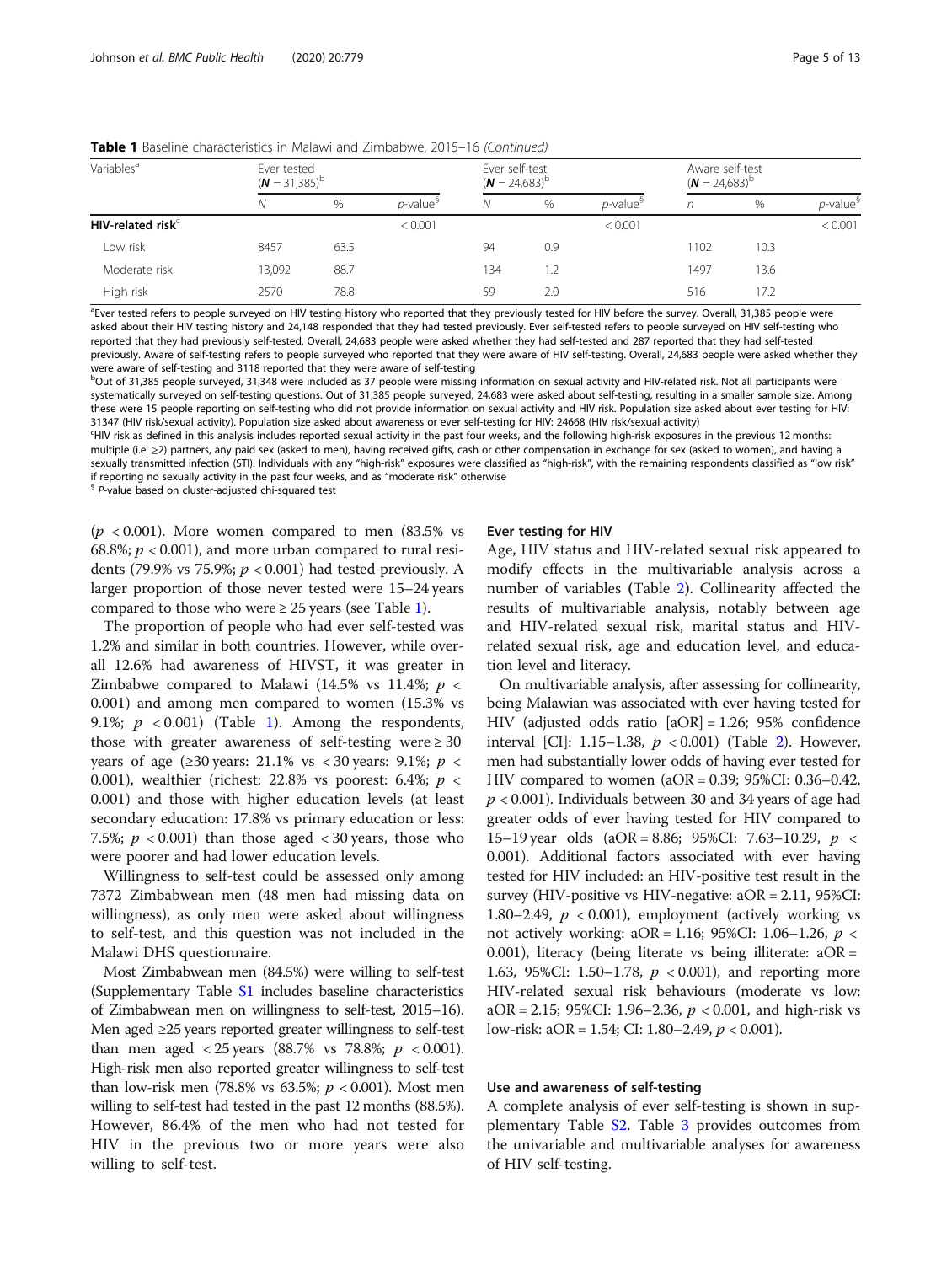| Variables                     | Univariable (weighted)<br>$N = 31,375^a$ |                           | Multivariable (weighted)<br>$N = 31,347^a$ |                           |  |  |
|-------------------------------|------------------------------------------|---------------------------|--------------------------------------------|---------------------------|--|--|
|                               | OR                                       | 95% CI and<br>$p$ -value  | aOR                                        | 95% CI and<br>$p$ -value  |  |  |
| Country                       |                                          |                           |                                            |                           |  |  |
| Zimbabwe                      | $\mathbf{1}$                             |                           | $\mathbf{1}$                               |                           |  |  |
| Malawi                        | 1.18                                     | $1.10 - 1.28$             | 1.26                                       | $1.15 - 1.38$             |  |  |
| Sex                           |                                          |                           |                                            |                           |  |  |
| Female                        | $\mathbf{1}$                             |                           | $\mathbf{1}$                               |                           |  |  |
| Male                          | 0.42                                     | $0.3 - 0.45$              | 0.39                                       | $0.36 - 0.42$             |  |  |
| Age (years)                   |                                          |                           |                                            |                           |  |  |
| $15 - 19$                     | $\mathbf{1}$                             | $p < 0.001^{\frac{6}{5}}$ | $\mathbf{1}$                               | $p < 0.001^{\frac{6}{5}}$ |  |  |
| $20 - 24$                     | 5.40                                     | $4.87 - 5.98$             | 4.37                                       | $3.91 - 4.87$             |  |  |
| $25 - 29$                     | 11.89                                    | 10.48-13.48               | 8.24                                       | 7.18-9.46                 |  |  |
| $30 - 34$                     | 14.19                                    | 12.38-16.27               | 8.86                                       | 7.63-10.29                |  |  |
| $35 - 39$                     | 10.42                                    | $9.01 - 12.05$            | 6.41                                       | $5.47 - 7.50$             |  |  |
| $40 - 44$                     | 8.44                                     | 7.27-9.80                 | 5.30                                       | $4.50 - 6.25$             |  |  |
| $45+$                         | 5.16                                     | 4.50-5.91                 | 3.72                                       | $3.20 - 4.34$             |  |  |
| Residence                     |                                          |                           |                                            |                           |  |  |
| Urban                         | $\mathbf{1}$                             |                           | $\mathbb{1}$                               |                           |  |  |
| Rural                         | 0.83                                     | $0.76 - 0.90$             | 1.00                                       | $0.88 - 1.14$             |  |  |
| <b>HIV status</b>             |                                          |                           |                                            |                           |  |  |
| HIV negative                  | $\mathbf{1}$                             |                           | $\mathbb{1}$                               |                           |  |  |
| HIV positive                  | 3.44                                     | $2.98 - 3.97$             | 2.11                                       | $1.80 - 2.49$             |  |  |
| <b>Marital status</b>         |                                          |                           |                                            |                           |  |  |
| Single                        | 1                                        |                           | $\mathbf{1}$                               |                           |  |  |
| Married or cohabiting         | 6.07                                     | $5.62 - 6.54$             | $\sf b$                                    | $\sf b$                   |  |  |
| Wealth                        |                                          |                           |                                            |                           |  |  |
| Poorest                       | $\mathbf{1}$                             | $p < 0.003^{\frac{6}{3}}$ | $\mathbb{1}$                               | $p < 0.581^{\frac{6}{5}}$ |  |  |
| Poor                          | 0.94                                     | $0.84 - 1.05$             | 1.02                                       | $0.89 - 1.16$             |  |  |
| Middle                        | 0.91                                     | $0.81 - 1.01$             | 1.09                                       | $0.96 - 1.25$             |  |  |
| Rich                          | 1.04                                     | $0.93 - 1.16$             | 1.05                                       | $0.91 - 1.20$             |  |  |
| Richest                       | 1.09                                     | $0.97 - 1.23$             | 1.11                                       | $0.94 - 1.31$             |  |  |
| Employment                    |                                          |                           |                                            |                           |  |  |
| Not actively working          | $\mathbf{1}$                             |                           | $\mathbf{1}$                               |                           |  |  |
| Actively working              | 1.81                                     | $1.69 - 1.95$             | 1.16                                       | $1.06 - 1.26$             |  |  |
| Education                     |                                          |                           |                                            |                           |  |  |
| $\leq$ Primary                | $\mathbf{1}$                             |                           | $\mathbf{1}$                               |                           |  |  |
| $\geq$ Secondary              | 1.26                                     | $1.17 - 1.35$             | $\sf b$                                    | $\sf b$                   |  |  |
| Literacy                      |                                          |                           |                                            |                           |  |  |
| Illiterate                    | $\mathbf{1}$                             |                           | $\mathbf{1}$                               |                           |  |  |
| Literate                      | 1.30                                     | $1.20 - 1.40$             | 1.63                                       | $1.50 - 1.78$             |  |  |
| HIV-related risk <sup>c</sup> |                                          |                           |                                            |                           |  |  |
| Low risk                      | $\mathbf{1}$                             | $p < 0.001^{\frac{6}{3}}$ | $\mathbf{1}$                               | $p < 0.001^{\frac{6}{3}}$ |  |  |
| Moderate risk                 | 4.58                                     | 4.23-4.96                 | 2.15                                       | $1.96 - 2.36$             |  |  |

<span id="page-5-0"></span>

| Table 2 Univariable and multivariable associations between sociodemographic factors and ever testing for HIV in Malawi and |  |  |  |  |  |
|----------------------------------------------------------------------------------------------------------------------------|--|--|--|--|--|
| Zimbabwe, 2015–16                                                                                                          |  |  |  |  |  |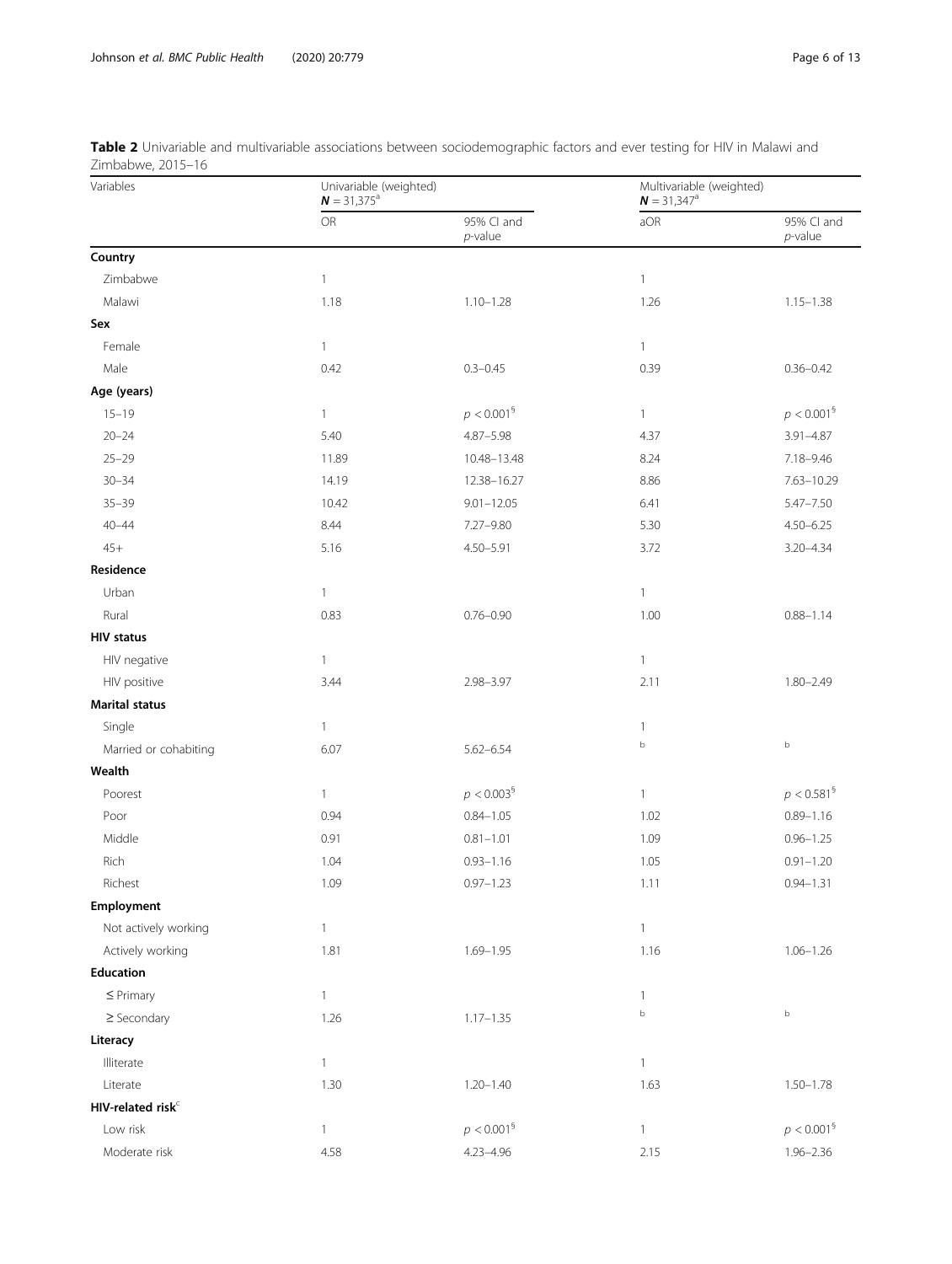| Variables | Univariable (weighted)<br>$N = 31,375^a$ |                          | Multivariable (weighted)<br>$N = 31,347^a$ |                          |  |  |  |  |  |
|-----------|------------------------------------------|--------------------------|--------------------------------------------|--------------------------|--|--|--|--|--|
|           | OR                                       | 95% CI and<br>$p$ -value | aOR                                        | 95% CI and<br>$p$ -value |  |  |  |  |  |
| High risk | 2.14                                     | 1.92-2.40                | 1.54                                       | $1.80 - 2.49$            |  |  |  |  |  |

Table 2 Univariable and multivariable associations between sociodemographic factors and ever testing for HIV in Malawi and Zimbabwe, 2015–16 (Continued)

<sup>a</sup> Both samples were weighted based on standard DHS weights; Strata = 56; PSU = 1256. Univariable draws from a total of 31,385 observations, population size 31,375. Multivariable draws from a total of 31,348 observations and population size of 31,338. This excludes 37 people who did not report on sexual activity and risk behaviours and are missing from the "HIV risk category'

**PRepresents variables that were not included in the multivariable analysis due to identified collinearity** 

<sup>c</sup> HIV risk as defined in this analysis includes reported sexual activity in the past four weeks, and the following high-risk exposures in the previous 12 months: multiple (i.e. ≥2) partners, any paid sex (asked to men), having received gifts, cash or other compensation in exchange for sex (asked to women), and having a sexually transmitted infection (STI). Individuals with any "high-risk" exposures were classified as "high-risk", with the remaining respondents classified as "low risk" if reporting no sexually activity in the past four weeks, and as "moderate risk" otherwise § P-value based on the Wald test. P-values for variables with more than two categories are shown

In the multivariable analysis, men aged 30–34 years had greater odds of past self-testing use compared to younger men (age 15–19 years) (aOR = 2.89; 95%CI: 1.47–5.68,  $p < 0.002$  (Table [S2](#page-11-0)). Across wealth quintiles, being wealthier was also associated with previous self-testing ( $p < 0.001$ ), with the wealthiest individuals having the greatest odds of past self-testing (aOR for richest vs poorest = 3.59; 95%CI: 1.79–7.18,  $p < 0.001$ ).

In the multivariable analysis, respondents in Malawi and those from a rural setting were less likely to be aware of HIVST compared with Zimbabweans and urban participants (Table [3](#page-7-0)). However, the following variables were significantly associated with being aware of HIVST: being male (male vs female:  $aOR = 1.55$ ; 95%CI: 1.37-1.75,  $p \lt \text{ }$ 0.001), aged 15–19 years (when compared with those aged 25–29 years: aOR = 1.76; 95%CI: 1.43–2.17, p < 0.001 and aged 35–39 years:  $aOR = 1.69$ ; 95%CI: 1.34–2.12,  $p \le$ 0.001), wealthier (wealthiest vs poorest: aOR = 3.03; 95%CI: 2.46–3.73,  $p < 0.001$ ), having employment (actively working vs not actively working: aOR = 1.25; 95%CI: 1.12– 1.42,  $p < 0.001$ ), being literate (literate vs illiterate: aOR = 1.17; 95%CI: 1.01–1.36,  $p < 0.035$ ) and having previously tested for HIV (ever tested vs never tested:  $aOR = 1.89$ ; 95%CI: 1.65–2.17,  $p < 0.001$ ).

#### Willingness to self-test among Zimbabwean men

The relationship between willingness to test and socioeconomic variables (wealth and actively working) and HIV status substantially differed according to both high and low HIV-related sexual risk (Table [4](#page-9-0)): see, for example, univariable OR for HIV status and employment. Thus, we adapted our planned multivariable analysis to account for effect modification between HIV-related sexual risk categorization and socioeconomic variables. On multivariable analysis, men with high HIV-related sexual risk behaviours were more likely than low-risk men to express willingness to self-test if they were also from higher socioeconomic quintiles, not working, in rural settings and had tested previously (interaction terms:

socioeconomic status,  $p = 0.066$ ; rural residence,  $p =$ 0.071; employment  $p = 0.003$ ; literacy,  $p = 0.225$ ; married,  $p = 0.401$ ; aware of self-test,  $p = 0.605$ ; previous testing,  $p = 0.001$ ; and HIV status  $p = 0.162$ ).

On multivariable analysis of men at high HIV-related sexual risk, willingness to self-test increased with age  $(p = 0.030)$ , with the strongest association for those aged 35–39 years compared to those aged  $15-19$  years (aOR = 4.87; 95%CI: 2.14–11.07,  $p < 0.001$ ). Similarly, willingness to self-test among men with high HIV-related sexual risk increased in rural settings (rural vs urban:  $aOR = 3.56$ , 95%CI: 1.61-7.90,  $p = 0.002$ ) and with greater wealth quintiles (wealthiest vs least wealthy: aOR = 3.74, 95%CI: 1.39–10.53,  $p = 0.009$ ).

While actively working men with high HIV-related risk were less willing to self-test (actively working vs not actively working: aOR: 0.57, 95%CI: 0.34-0.95,  $p =$ 0.030), actively working low-risk men were more willing to self-test than when not actively working (aOR 1.41; 95%CI: 1.13–1.77,  $p = 0.003$ ). The association with previous testing and willingness to test was also more pronounced for low-risk men (ever tested vs never tested: aOR 1.48; 95%CI: 1.18-1.85,  $p < 0.001$ ) than high-risk men (ever tested vs never tested: aOR 1.20; 95%CI: 0.76–1.90,  $p = 0.435$ , while associations with age ( $p =$ 0.106) and wealth ( $p = 0.102$ ) were less pronounced than for high-risk men (Table [4,](#page-9-0) described above).

We additionally conducted a stratified analysis to investigate whether willingness to self-test varied by past HIV-testing behaviour (i.e. previously tested or not) (see supplementary Table [S3\)](#page-11-0). Patterns of willingness to selftest were similar for the 2437/7372 (33.1%) men who had never previously tested as for those with at least one past HIV test, with greater willingness in older men.

## Discussion

The main findings from this analysis of 2015–16 survey data captured immediately before HIVST implementation in Malawi and Zimbabwe were that awareness and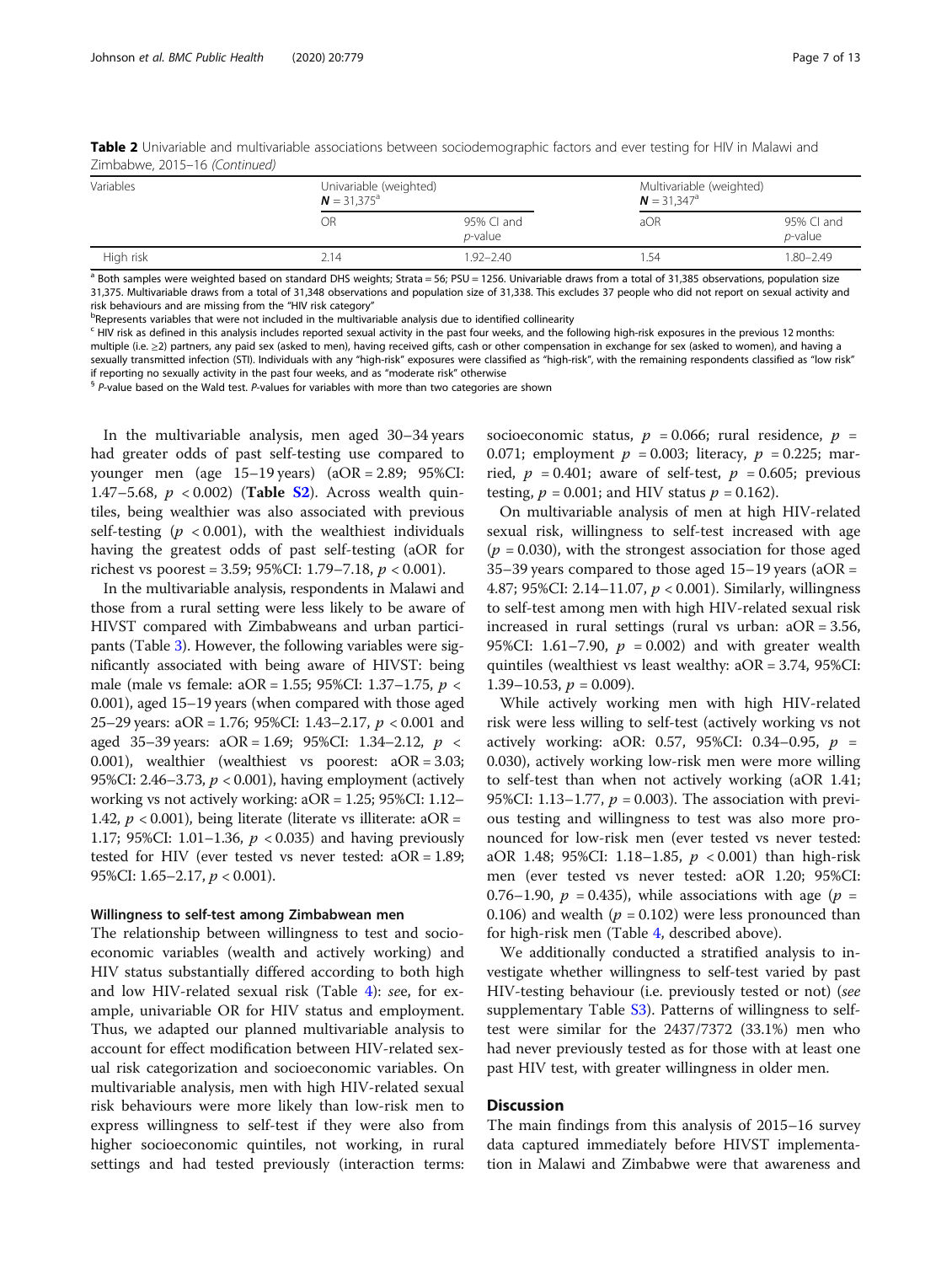| Variables                  | Univariable (weighted)<br>$N = 24,683^{\circ}$ |                           | Multivariable (weighted)<br>$N = 24,668^a$ |                           |  |  |
|----------------------------|------------------------------------------------|---------------------------|--------------------------------------------|---------------------------|--|--|
|                            | ${\sf OR}$                                     | 95% Cl and<br>$p$ -value  | aOR                                        | 95% CI and<br>$p$ -value  |  |  |
| Country                    |                                                |                           |                                            |                           |  |  |
| Zimbabwe                   | $\mathbf{1}$                                   |                           | $\mathbf{1}$                               |                           |  |  |
| Malawi                     | 0.76                                           | $0.67 - 0.87$             | 0.82                                       | $0.70 - 0.94$             |  |  |
| Sex                        |                                                |                           |                                            |                           |  |  |
| Female                     | $\mathbf{1}$                                   |                           | $\mathbf{1}$                               |                           |  |  |
| Male                       | 1.73                                           | $1.54 - 1.92$             | 1.55                                       | $1.37 - 1.75$             |  |  |
| Age                        |                                                |                           |                                            |                           |  |  |
| $15 - 19$                  | $\mathbf{1}$                                   | $p < 0.001^{\frac{6}{5}}$ | $\mathbf{1}$                               | $p < 0.001^{\frac{6}{5}}$ |  |  |
| $20 - 24$                  | 1.79                                           | $1.50 - 2.12$             | 1.35                                       | $1.12 - 1.62$             |  |  |
| $25 - 29$                  | 2.52                                           | $2.11 - 3.00$             | 1.76                                       | $1.43 - 2.17$             |  |  |
| $30 - 34$                  | 2.44                                           | $2.02 - 2.94$             | 1.66                                       | $1.32 - 2.08$             |  |  |
| $35 - 39$                  | 2.46                                           | $2.04 - 2.97$             | 1.69                                       | $1.34 - 2.12$             |  |  |
| $40 - 44$                  | 2.09                                           | $1.70 - 2.55$             | 1.45                                       | $1.14 - 1.86$             |  |  |
| $45+$                      | 2.00                                           | $1.64 - 2.46$             | 1.31                                       | $1.04 - 1.66$             |  |  |
| Residence                  |                                                |                           |                                            |                           |  |  |
| Urban                      | $\mathbf{1}$                                   |                           | $\mathbf{1}$                               |                           |  |  |
| Rural                      | 0.33                                           | $0.29 - 0.39$             | 0.64                                       | $0.55 - 0.77$             |  |  |
| <b>Ever tested</b>         |                                                |                           |                                            |                           |  |  |
| No                         | $\mathbf{1}$                                   |                           | 1                                          |                           |  |  |
| Yes                        | 2.18                                           | $1.94 - 2.45$             | 1.89                                       | $1.65 - 2.17$             |  |  |
| <b>HIV status</b>          |                                                |                           |                                            |                           |  |  |
| HIV negative               | $\mathbf{1}$                                   |                           | 1                                          |                           |  |  |
| HIV positive               | 1.12                                           | $0.95 - 1.31$             | 0.89                                       | $0.75 - 1.06$             |  |  |
| <b>Marital status</b>      |                                                |                           |                                            |                           |  |  |
| Single                     | $\mathbf{1}$                                   |                           | 1                                          |                           |  |  |
| Married or cohabiting      | 1.26                                           | $1.13 - 1.39$             | b                                          | $\sf b$                   |  |  |
| Wealth                     |                                                |                           |                                            |                           |  |  |
| Poorest                    | $\mathbf{1}$                                   | $p < 0.001^{\frac{6}{5}}$ | $\mathbf{1}$                               | $p < 0.001^{\frac{6}{5}}$ |  |  |
| Poor                       | 1.26                                           | $1.04 - 1.53$             | 1.24                                       | $1.02 - 1.51$             |  |  |
| Middle                     | 1.26                                           | $1.03 - 1.53$             | 1.25                                       | $1.02 - 1.53$             |  |  |
| Rich                       | 1.87                                           | $1.53 - 2.28$             | 1.49                                       | $1.20 - 1.84$             |  |  |
| Richest                    | 4.30                                           | $3.54 - 5.22$             | 3.03                                       | $2.46 - 3.73$             |  |  |
| Employment                 |                                                |                           |                                            |                           |  |  |
| Not actively working       | $\mathbf{1}$                                   |                           | $\mathbf{1}$                               |                           |  |  |
| Actively working           | 1.63                                           | $1.47 - 1.82$             | 1.25                                       | $1.12 - 1.42$             |  |  |
| <b>Education</b>           |                                                |                           |                                            |                           |  |  |
| $\leq$ Primary             | $\mathbf{1}$                                   |                           | 1                                          |                           |  |  |
| $\geq$ Secondary education | 2.69                                           | $2.38 - 3.04$             | $\sf b$                                    | $\sf b$                   |  |  |
| Literacy                   |                                                |                           |                                            |                           |  |  |
| Illiterate                 | $\mathbf{1}$                                   |                           | $\mathbb{1}$                               |                           |  |  |
| Literate                   | 1.84                                           | 1.59-2.12                 | 1.17                                       | $1.01 - 1.36$             |  |  |

<span id="page-7-0"></span>Table 3 Univariable and multivariable associations between sociodemographic factors and awareness of HIV self-testing in Malawi and Zimbabwe, 2015–16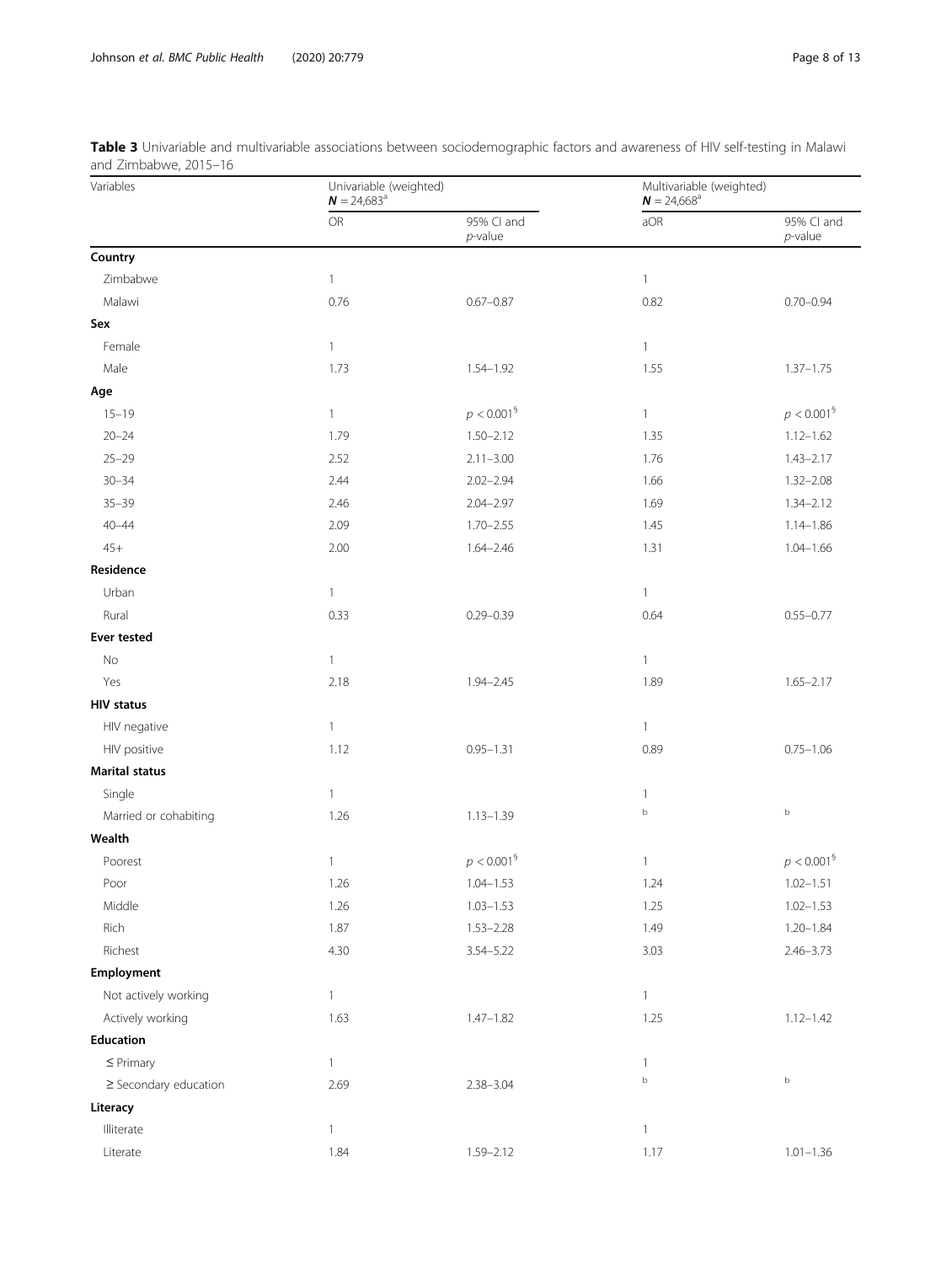| Variables      | Univariable (weighted)<br>$N = 24,683^{\circ}$ |                           | Multivariable (weighted)<br>$N = 24,668^{\circ}$ |                          |  |
|----------------|------------------------------------------------|---------------------------|--------------------------------------------------|--------------------------|--|
|                | OR                                             | 95% CI and<br>$p$ -value  | aOR                                              | 95% CI and<br>$p$ -value |  |
| $HIV$ risk $c$ |                                                |                           |                                                  |                          |  |
| Low risk       |                                                | $p < 0.001^{\frac{6}{5}}$ |                                                  | p < 0.518                |  |
| Moderate risk  | 1.37                                           | $1.24 - 1.53$             | 1.03                                             | $0.90 - 1.17$            |  |
| High risk      | 1.75                                           | $1.51 - 2.03$             | 1.10                                             | $0.93 - 1.31$            |  |

Table 3 Univariable and multivariable associations between sociodemographic factors and awareness of HIV self-testing in Malawi and Zimbabwe, 2015–16 (Continued)

<sup>a</sup> Both samples were weighted based on standard Demographic and Health Survey weights; Strata = 56; PSU = 1256. Not all participants were systematically surveyed on self-testing questions. Out of 31,385 people surveyed, 24,683 were asked about self-testing, resulting in a smaller sample size. Among those reporting on HIV self-testing, 15 did not provide information on sexual activity and HIV risk. Population size asked about awareness or ever self-testing for HIV: 24668 (HIV risk), 24,668 (sexual activity)

<sup>b</sup> Represents variables that were not included in the multivariable analysis due to identified collinearity

<sup>c</sup> HIV risk as defined in this analysis includes reported sexual activity in the past four weeks, and the following high-risk exposures in the previous 12 months: multiple (i.e. ≥2) partners, any paid sex (asked to men), having received gifts, cash or other compensation in exchange for sex (asked to women), and having a sexually transmitted infection (STI). Individuals with any "high-risk" exposures were classified as "lojh-risk", with the remaining respondents classified as "low risk"

if reporting no sexually activity in the past four weeks, and as "moderate risk" otherwise § P-value based on the Wald test. P-values for variables with more than two categories are shown

lifetime use of self-testing were low, with 12.6% of respondents being aware of self-testing and 1.2% having ever self-tested for HIV. Willingness to self-test was high, although this question was asked only of male Zimbabweans, with 84.5% respondents reporting themselves willing, including 30.4% of all previously untested men. Self-testing appeared to appeal most strongly to older men and those with high-to-moderate HIV-related sexual risk. The highest willingness to self-test was in men aged 35–39 years and those in rural settings, where having never previously tested for HIV was more common than in urban settings. Factors independently associated with greater awareness of HIVST included men, urban residence, and literacy; with many of these same factors also associated with having tested for HIV at least once in this analysis of 2015–16 data. Poorer and unemployed individuals were less likely to be aware of self-testing.

Despite significant gains and scale up of HIV testing in both Malawi and Zimbabwe, men continue to be missed [\[1](#page-11-0), [2](#page-12-0)]. According to recent "first 90" estimates in sub-Saharan Africa, the absolute number of men with HIV aged ≥25 years are much less likely to know their HIV-positive status than women overall and younger men [[25\]](#page-12-0). As the median age of all people with HIV continues to increase [\[26](#page-12-0)], identifying and scaling-up strategies that appeal to older age groups will be needed, especially older men and those at high risk. Greater efforts are needed to roll out evidence-based HIVST approaches to reaching men, such as through health facilities and secondary distribution from female partners attending antenatal care in high HIV-burden settings, or through networks of other high-risk sexual, drug injecting or social contacts, including those with HIV [\[9](#page-12-0), [16,](#page-12-0) [27,](#page-12-0) [28\]](#page-12-0).

Considering the high willingness to self-test in highrisk men in rural areas, additional community outreach strategies may be needed. HIVST in workplaces and through faith-based organizations should also be considered, as early programmatic data suggest it may be particularly useful for reaching older men [[29\]](#page-12-0). However, more focused programmatic efforts and communication strategies for workplace HIVST may be needed, as in contrast to low-risk men, high-risk men who were working were less willing to self-test. Further evaluation is needed to understand the utility of HIVST through formal and informal workplace programmes and how well they can reach high-risk men. It will be important to assess differences in HIVST awareness, use and willingness among older and higher-risk men in future surveys.

The importance of high willingness to self-test among older Zimbabwean men, including those with higher risk factors, should not be underestimated. This challenges perceptions that men may not want to test or are afraid to test for HIV and underscores the importance of providing more opportunities and HIV testing options that are acceptable to men. As reported in a recent analysis among never tested men in sub-Saharan Africa, nearly all those offered HIV testing in the survey accepted it and learnt their results [\[4](#page-12-0)].

Since these surveys, HIVST, alongside conventional testing, has been rapidly scaled up, notably so for Malawi and Zimbabwe. Between May 2015 and July 2017, the STAR Initiative alone distributed 172,830 and 265,091 HIVST kits in Malawi and Zimbabwe, respectively [\[10](#page-12-0)]. Following publication of the WHO guidelines and WHO prequalification of four HIVST products, as well as multiple large-scale implementation studies [[2](#page-12-0), [30\]](#page-12-0), volumes continue to increase annually, with latest estimates suggesting that between 2017 and 2020, with existing donor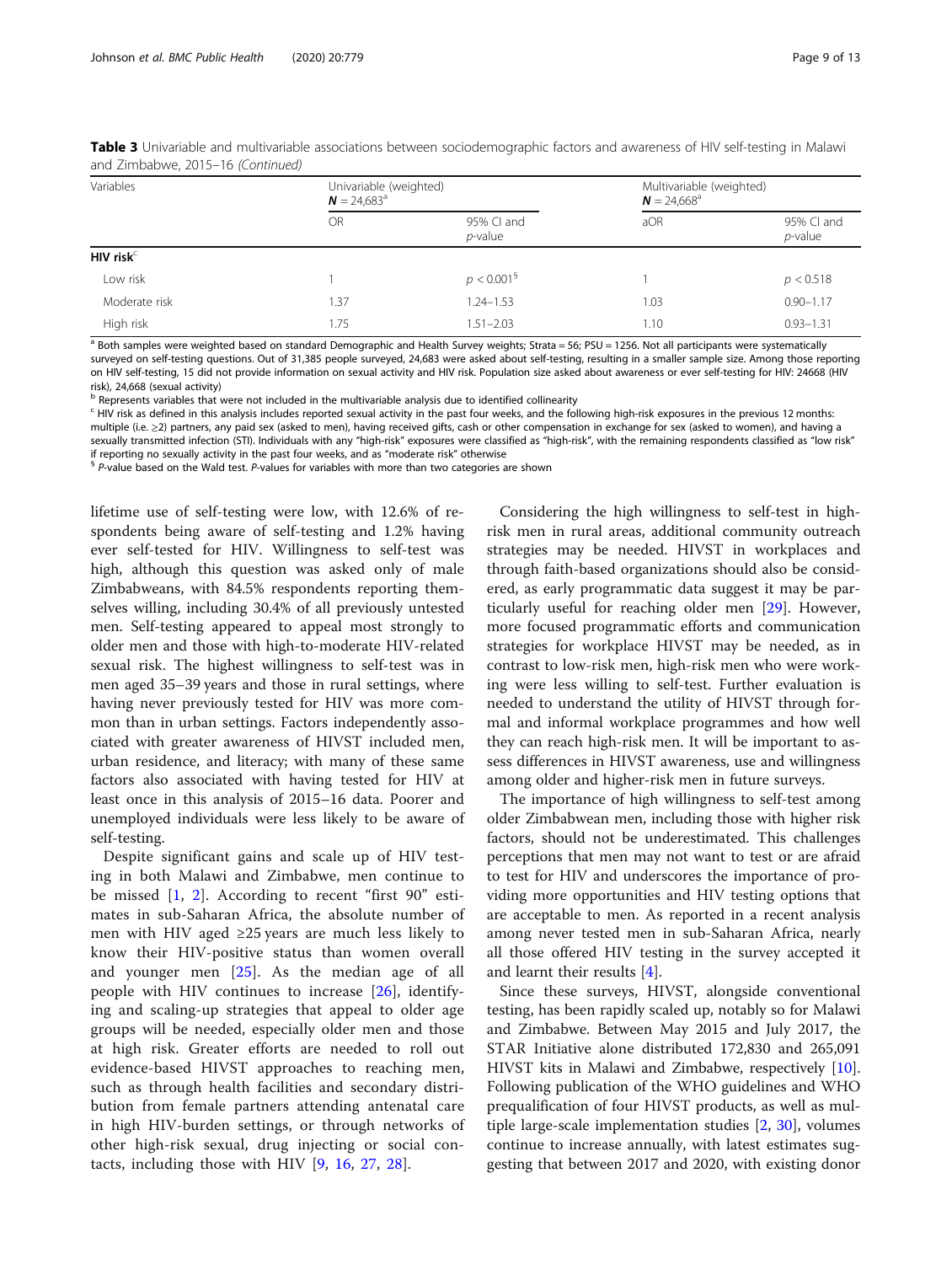| Variables             |                | Univariable (weighted)              |              |                                                  |                                    |                                        |                                   | Multivariable (weighted) |                                          |                          |                                    |                       |
|-----------------------|----------------|-------------------------------------|--------------|--------------------------------------------------|------------------------------------|----------------------------------------|-----------------------------------|--------------------------|------------------------------------------|--------------------------|------------------------------------|-----------------------|
|                       |                | Having low risk<br>$(n = 3142)^{a}$ |              | Having moderate risk ( $n = 2988$ ) <sup>a</sup> | Having high risk<br>$(n = 1241)^a$ |                                        | Having low risk<br>$(n = 3142)^a$ |                          | Having moderate risk<br>$(n = 2988)^{a}$ |                          | Having high risk<br>$(n = 1241)^a$ |                       |
|                       | OR             | 95% CI and<br>p-value               | OR           | 95% CI and<br>p-value                            | OR                                 | 95% CI and<br>p-value                  | aOR                               | 95% CI and<br>p-value    | aOR                                      | 95% CI and<br>$p$ -value | aOR                                | 95% CI and<br>p-value |
| Age (years)           |                |                                     |              |                                                  |                                    |                                        |                                   |                          |                                          |                          |                                    |                       |
| $15 - 19$             | 1              | $p < 0.001^5$                       | $\mathbf{1}$ | $p = 0.063^{\circ}$                              | 1                                  | $p = 0.028^9$                          | $\mathbf{1}$                      | $p = 0.106^9$            | $\mathbf{1}$                             | $p = 0.343^{\circ}$      | $\mathbf{1}$                       | $p = 0.030^9$         |
| $20 - 24$             | 1.78           | $1.37 - 2.30$                       | 1.49         | $0.70 - 3.23$                                    | 2.44                               | $1.21 - 4.92$                          | 1.47                              | $1.11 - 1.92$            | 1.31                                     | $0.60 - 2.85$            | 2.71                               | $1.32 - 5.57$         |
| $25 - 29$             | 2.00           | $1.36 - 2.96$                       | 2.43         | 1.18-4.99                                        | 2.09                               | $0.99 - 4.41$                          | 1.50                              | $1.00 - 2.27$            | 1.89                                     | $0.90 - 3.95$            | 2.66                               | $1.23 - 5.75$         |
| $30 - 34$             | 2.01           | $1.11 - 3.63$                       | 2.52         | 1.24-5.09                                        | 2.86                               | $1.35 - 6.05$                          | 1.44                              | $0.79 - 2.64$            | 1.98                                     | $0.96 - 4.07$            | 3.82                               | $1.82 - 8.00$         |
| $35 - 39$             | 1.69           | $0.96 - 2.99$                       | 2.31         | 1.10-4.85                                        | 3.77                               | $1.75 - 9.14$                          | 1.17                              | $0.65 - 2.10$            | 1.92                                     | $0.91 - 4.07$            | 4.87                               | 2.14-11.07            |
| $40 - 44$             | 1.82           | $0.88 - 3.78$                       | 2.52         | $1.16 - 5.44$                                    | 2.21                               | $0.95 - 5.16$                          | 1.27                              | $0.59 - 2.72$            | 2.09                                     | $0.96 - 4.59$            | 3.02                               | $1.18 - 7.71$         |
| $45+$                 | 1.61           | $0.93 - 2.81$                       | 1.70         | $0.87 - 3.33$                                    | 1.94                               | $0.93 - 4.07$                          | 1.05                              | $0.56 - 1.95$            | 1.44                                     | $0.72 - 2.88$            | 2.46                               | 1.09-5.54             |
| Residence             |                |                                     |              |                                                  |                                    |                                        |                                   |                          |                                          |                          |                                    |                       |
| Urban                 | 1              |                                     | $\mathbf{1}$ |                                                  | 1                                  |                                        | $\mathbf{1}$                      |                          | 1                                        |                          | $\mathbf{1}$                       |                       |
| Rural                 | 0.81           | $0.64 - 1.02$                       | 1.18         | $0.89 - 1.55$                                    | 1.33                               | $0.86 - 2.06$                          | 0.71                              | $0.49 - 1.03$            | 1.14                                     | $0.74 - 1.76$            | 3.56                               | $1.61 - 7.90$         |
| Wealth                |                |                                     |              |                                                  |                                    |                                        |                                   |                          |                                          |                          |                                    |                       |
| Poorest               | 1              | $p = 0.128^9$                       | $\mathbf{1}$ | $p = 0.113^9$                                    | 1                                  | $p = 0.981^9$                          | 1                                 | $p = 0.102^9$            | $\mathbf{1}$                             | $p = 0.260^9$            | $\mathbf{1}$                       | $p = 0.080^{\circ}$   |
| Poor                  | 1.04           | $0.75 - 1.45$                       | 1.87         | $1.13 - 3.09$                                    | 1.16                               | $0.58 - 2.30$                          | 1.02                              | $0.74 - 1.41$            | 1.72                                     | $1.02 - 2.91$            | 1.27                               | $0.64 - 2.50$         |
| Middle                | 0.97           | $1.00 - 1.90$                       | 1.27         | $0.85 - 1.88$                                    | 0.96                               | $0.49 - 1.89$                          | 0.98                              | $0.71 - 1.35$            | 1.20                                     | $0.78 - 1.84$            | 1.04                               | $0.51 - 2.10$         |
| Rich                  | 1.38           | $0.70 - 1.34$                       | 1.12         | $0.71 - 1.77$                                    | 1.03                               | $0.52 - 2.05$                          | 1.04                              | $0.73 - 1.47$            | 1.03                                     | $0.60 - 1.77$            | 2.64                               | $1.07 - 6.53$         |
| Richest               | 1.02           | $0.74 - 1.42$                       | 1.12         | $0.75 - 1.67$                                    | 1.10                               | $0.57 - 2.12$                          | 0.65                              | $0.42 - 1.02$            | 1.02                                     | $0.54 - 1.94$            | 3.74                               | 1.39-10.03            |
| <b>Employment</b>     |                |                                     |              |                                                  |                                    |                                        |                                   |                          |                                          |                          |                                    |                       |
| Not actively working  | 1              |                                     | $\mathbf{1}$ |                                                  | $\mathbf{1}$                       |                                        | $\mathbf{1}$                      |                          | $\mathbf{1}$                             |                          | $\mathbf{1}$                       |                       |
| Actively working      | 1.64           | $1.35 - 1.99$                       | 1.19         | $0.86 - 1.63$                                    | 0.72                               | $0.44 - 1.18$                          | 1.41                              | $1.13 - 1.77$            | 1.12                                     | $0.78 - 1.61$            | 0.57                               | $0.34 - 0.95$         |
| <b>HIV status</b>     |                |                                     |              |                                                  |                                    |                                        |                                   |                          |                                          |                          |                                    |                       |
| HIV negative          | 1              |                                     | $\mathbf{1}$ |                                                  | 1                                  |                                        | $\mathbf{1}$                      |                          | $\mathbf{1}$                             |                          | $\mathbf{1}$                       |                       |
| HIV positive          | 1.82           | 1.19-2.79                           | 0.94         | $0.56 - 1.59$                                    | 0.76                               | $0.43 - 1.35$                          | 1.41                              | $0.87 - 2.30$            | 0.84                                     | $0.49 - 1.42$            | 0.67                               | $0.37 - 1.21$         |
| <b>Marital status</b> |                |                                     |              |                                                  |                                    |                                        |                                   |                          |                                          |                          |                                    |                       |
| Single                | 1              |                                     | $\mathbf{1}$ |                                                  | 1                                  |                                        | 1                                 |                          | $\mathbf{1}$                             |                          | $\mathbf{1}$                       |                       |
| Married or cohabiting | 0.59           | $0.40 - 89$                         | 0.72         | $0.47 - 1.10$                                    | 0.72                               | $0.49 - 1.06$                          | b                                 | b                        | b                                        | $\mathbf b$              | $\mathsf b$                        | $^{\rm b}$            |
| <b>Education</b>      |                |                                     |              |                                                  |                                    |                                        |                                   |                          |                                          |                          |                                    |                       |
| $\leq$ Primary        | 1              |                                     | $\mathbf{1}$ |                                                  | 1                                  |                                        | 1                                 |                          | 1                                        |                          | -1                                 |                       |
| $\geq$ Secondary      | 1.52           | $1.22 - 1.89$                       | 1.20         | $0.91 - 1.58$                                    | 1.19                               | $0.77 - 1.86$                          | b                                 | b                        | $\mathsf b$                              | b                        | $\mathsf b$                        | $^{\rm b}$            |
| Literacy              |                |                                     |              |                                                  |                                    |                                        |                                   |                          |                                          |                          |                                    |                       |
| Illiterate            | $\overline{1}$ |                                     | $\mathbf{1}$ |                                                  | 1                                  |                                        |                                   |                          |                                          |                          |                                    |                       |
| Literate              |                | 1.23  0.98  1.55  1.66              |              | $1.18 - 2.32$                                    |                                    | 1.36  0.83-2.22  1.16  0.91-1.48  1.55 |                                   |                          |                                          | 1.07-2.25 1.32 0.78-2.23 |                                    |                       |
| <b>Ever tested</b>    |                |                                     |              |                                                  |                                    |                                        |                                   |                          |                                          |                          |                                    |                       |
| No                    | $\mathbf{1}$   |                                     | $\mathbf{1}$ |                                                  | $\mathbf{1}$                       |                                        | $\mathbf{1}$                      |                          | $\mathbf{1}$                             |                          | $\mathbf{1}$                       |                       |
| Yes                   |                | 1.74  1.40 - 2.15                   | 2.00         | $1.47 - 2.72$                                    |                                    | 1.40  0.88-2.20                        |                                   | 1.48 1.18-1.85           | 1.87                                     | $1.37 - 2.55$            |                                    | 1.20  0.76-1.90       |
| Aware of self-test    |                |                                     |              |                                                  |                                    |                                        |                                   |                          |                                          |                          |                                    |                       |
| No                    | $\mathbf{1}$   |                                     | $\mathbf{1}$ |                                                  | $\mathbf{1}$                       |                                        | $\mathbf{1}$                      |                          | $\mathbf{1}$                             |                          | $\mathbf{1}$                       |                       |
| Yes                   |                | 1.35 0.95-1.92                      | 0.96         | $0.69 - 1.34$                                    |                                    | 1.00  0.56-1.78  1.09  0.76-1.55       |                                   |                          | 0.94                                     | $0.66 - 1.33$            |                                    | $0.89$ $0.50 - 1.60$  |

<span id="page-9-0"></span>Table 4 Univariable and multivariable associations between sociodemographic factors and willingness to self-test among men in Zimbabwe, by those at low, moderate and high HIV-related risk, 2015–16

 $a$  Weighted analysis using standard Demographic and Health Survey (DHS) sample weights: Sample size = 7041.0867; Strata = 19; PSU = 400. Out of 7420 men surveyed, 7372 reported on willingness to self-test. Forty-eight men did not respond and one did not provide information on sexual activity (HIV risk). Sexual activity was not reported by one respondent and could not be used in the HIV risk variable. These variables have a total sample size of 7371<br>b Represents variables that were not included in the multivariable analysis due t

FilV risk as defined in this analysis includes reported sexual activity in the past four weeks, and the following high-risk exposures in the previous 12 months: multiple (i.e. ≥2) partners, any paid sex (asked to men), having received gifts, cash or other compensation in exchange for sex (asked to women), and having a<br>sexually transmitted infection (STI). Individuals with any "hi reporting no sexually activity in the past four weeks, and as "moderate risk" otherwise<br>Specific produce based on the Wald test. P-values for variables with more than two categories are shown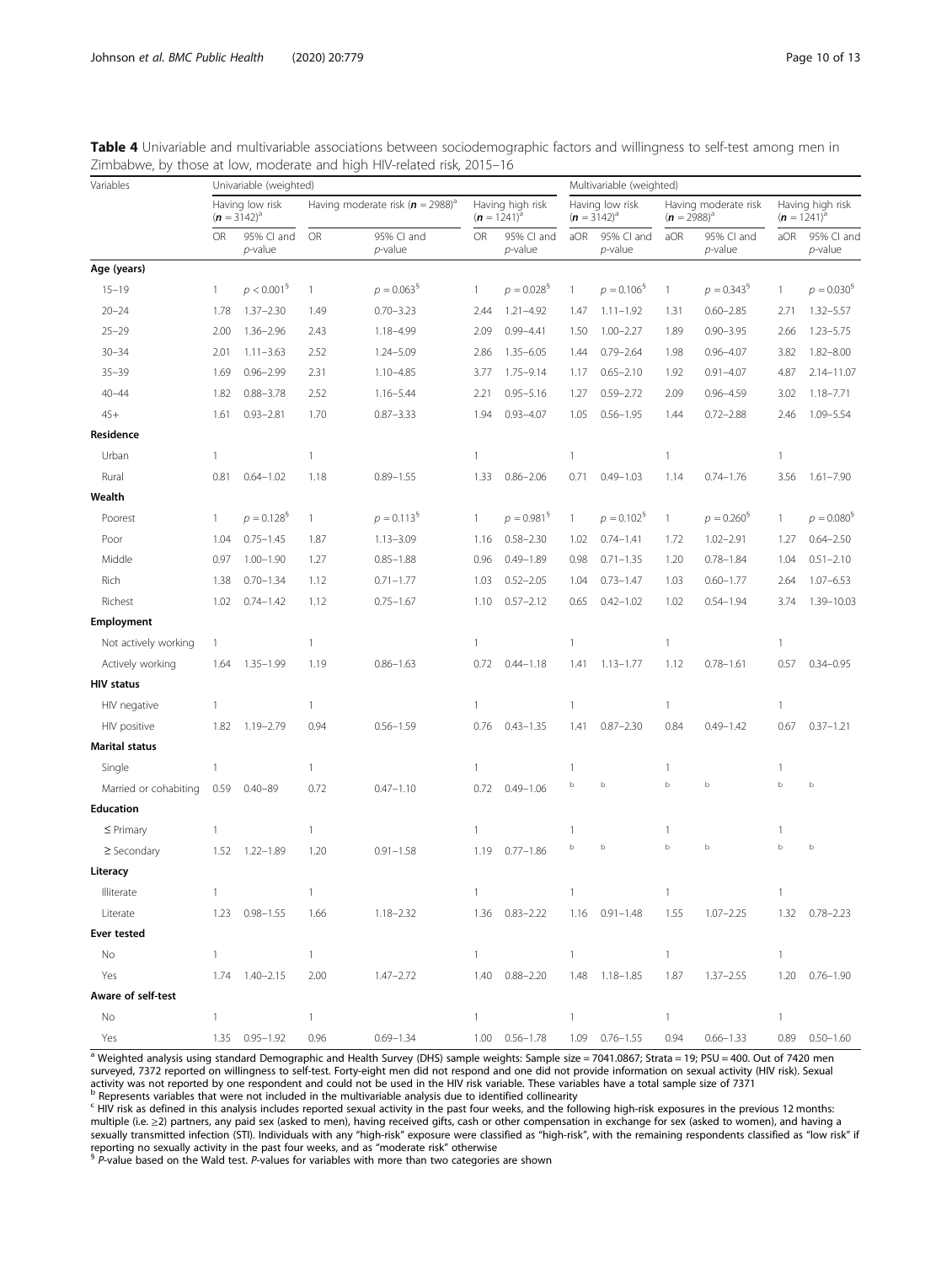support, both countries will have procured at least 4 million self-testing kits [\[12\]](#page-12-0).

High willingness to self-test in Malawi and Zimbabwe has also been underscored by the observed high uptake in community-based HIVST interventions. Uptake by 45–75% was reported by end-line surveys between 2016 and 2019 in three population-level cluster randomized trials in rural communities [[18](#page-12-0), [19](#page-12-0), [31](#page-12-0)]. In 2017, a survey following community-based HIVST kit distribution in rural Zimbabwe, with or without supply-side financial incentives for post-test linkage, showed that 81.7% of residents were aware of self-testing and 55.8% had selftested [\[18\]](#page-12-0). Two trials of community distribution of HIVST kits in rural Malawi showed high uptake of HIVST, with significant increase in ever testing for HIV in men and adolescents [[19](#page-12-0), [31\]](#page-12-0). Even in the standardof-care arms, 31.5% of participants in the 2016–17 trial and 32.3% in the 2018–19 trial, respectively, were aware of HIVST [[18,](#page-12-0) [19,](#page-12-0) [31](#page-12-0)].

These are substantial increases compared to the low awareness and use of self-testing in the 2015–16 DHS, and highlight the broader impact on awareness from large implementation science studies, such as the STAR Initiative. In 2015–16, HIVST was limited to small pilot studies in each country, as national and international policies were still under development and there were no nationally registered or WHO-prequalified products available [[32](#page-12-0)].

As HIVST continues to expand globally, monitoring overall HIVST use, and awareness of and willingness to test will contribute to a better understanding of the reach and impact of HIVST. Ideally, the extent to which social determinants such as urban residence, literacy and affluence dictate awareness of HIVST will diminish with more comprehensive distribution strategies such as those through community outreach, health facilities, by sexual partners and in other venues such as workplaces and private sector pharmacies. Population-based surveys, like the DHS, will then provide an important source of information for countries implementing HIVST, as well as those planning to add HIVST as part of existing HIV testing services. Together with routine programmatic data and special studies, population-based surveys that have included questions on HIVST can then provide a meaningful baseline and point of comparison for future analyses and important insights for future implementation.

Although Malawi and Zimbabwe have scaled up HIV testing and have now achieved the first "90", gaps remain, particularly among men. Efforts are on to reach the first "95" by 2030 – diagnosing 95% of all people with  $HIV$  – which is the new goal. As a result, strategies for diagnosing the shrinking number of people with HIV who do not know their status are becoming more challenging and also less cost-effective unless targeted toward specific populations and settings with lower knowledge of status among people with HIV [[3\]](#page-12-0). Maintaining the high testing coverage and knowledge of status achieved will not be inexpensive and HIVST is likely to play a role in sustaining services and potentially reducing costs. Furthermore, HIVST also addresses patient costs of accessing services and equity concerns, which also need to be considered, especially as programmes get closer to the national goals.

Programmes will need to carefully evaluate how they can both maintain essential HIV testing services in facilities, while also deploying highly focused and effective outreach with limited resources. Strategies such as offering HIVST through specific channels among priority populations, or through periodic and geographically targeted community outreach (such as every 5 years), may be more cost-effective and affordable as more people with HIV learn their status and new infections decline [\[20\]](#page-12-0).

## Limitations

This study has many strengths, such as its large sample size and that it is one of the first to provide an assessment of HIVST use and awareness of, and willingness to, self-test in two early-adopter African countries prior to wide-scale implementation. As such, it provides insight into the progress and changes made since HIVST has been rolled out, serving as an example for countries monitoring HIVST implementation and scale up. Pooling results, however, may have limited the ability to analyse some differences between countries.

As a cross-sectional survey using self-reported information, there may be reporting bias due to social desirability [\[33\]](#page-12-0). Previous studies have highlighted challenges with collecting self-reported data, particularly related to sexual risk behaviours and HIV testing history [[34](#page-12-0), [35](#page-12-0)]. Thus, it is possible that there may be differences between what people reported and their actual behaviour. Given that HIVST was relatively new during the surveys, it is possible that willingness may also change as more people have experience self-testing. Additionally, few respondents reported awareness of and past self-testing, which may introduce bias and affect the reliability of the results. It will be important to assess awareness and use of self-testing, as well as willingness to self-test in the future, following broader implementation and scale up.

Like many population-based surveys, the respondents included were limited to women 15–49 years old and men 15–54 years old. Efforts will be needed to consider older populations, particularly as the median age of people with HIV increases. Also, given that we included two of the first countries to include questions on HIVST, there were discrepancies in implementation, such that not all those surveyed were asked about selftesting, and willingness to self-test could not be assessed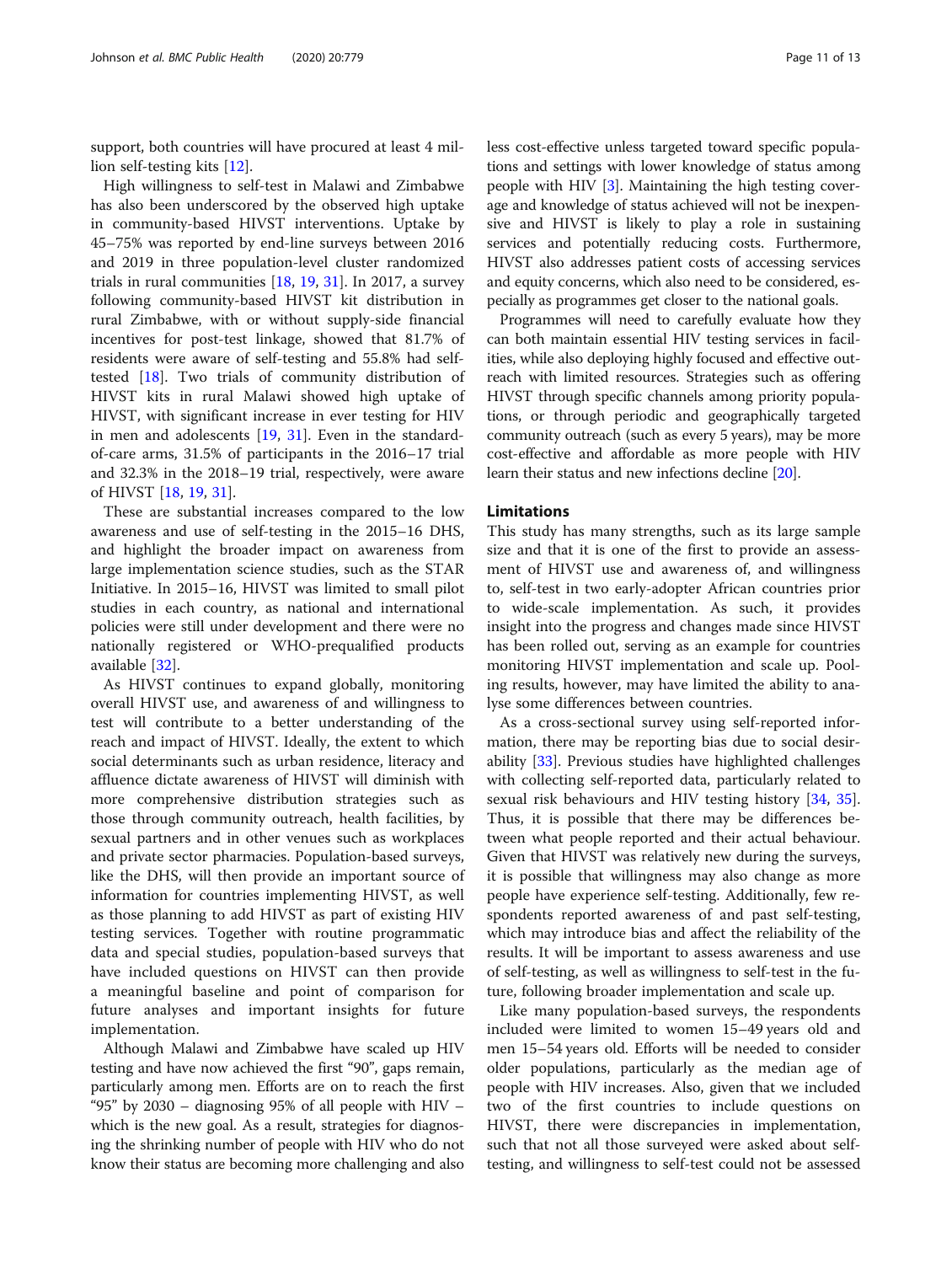## <span id="page-11-0"></span>Conclusions

Even in 2019, the percentage of people who had never tested for HIV remained above target for Malawian and Zimbabwean men aged ≥25 years [\[25\]](#page-12-0). Reaching these men will be critical to achieving the 2030 goals and maintaining low HIV incidence. Despite low awareness and previous use of HIVST among 2015–16 DHS respondents, willingness to self-test was high, especially among older Zimbabwean men with high sexual risk. Reaching these groups is a priority for HIV testing, prevention and care services as we move towards HIV elimination. Social determinants – notably urban residence, paid employment, literacy and wealth – had a pronounced impact on awareness of HIVST in 2015–16, a time that preceded programmatic implementation.

These data provide a valuable baseline against which to investigate population-level HIVST uptake and equity as programmes scale up. Countries conducting population-based surveys, especially those where HIVST is being used or is soon to be introduced, should consider including questions to assess knowledge and awareness of, and willingness to self-test, with the aim of providing baseline data, and to better understand the potential impact of HIVST over time and across and within countries.

## Supplementary information

Supplementary information accompanies this paper at [https://doi.org/10.](https://doi.org/10.1186/s12889-020-08855-7) [1186/s12889-020-08855-7](https://doi.org/10.1186/s12889-020-08855-7).

Additional File 1: Table S1. Baseline characteristics of men in Zimbabwe reporting on willingness to self-test, 2015–16. Supplementary data with baseline characteristics of men in Zimbabwe reporting on willingness to self-test

Additional File 2: Table S2. Univariable and multivariable associations between sociodemographic factors and ever-self-testing for HIV in Malawi and Zimbabwe, 2015–16. Supplementary data with univariable and multivariable associations between sociodemographic factors and ever-selftesting for HIV in Malawi and Zimbabwe

Additional File 3: Table S3. Univariable and multivariable associations between sociodemographic factors and willingness to self-test among men in Zimbabwe, by testing history, 2015–16. Supplementary data with univariable and multivariable associations between sociodemographic factors and willingness to self-test among men in Zimbabwe

#### Abbreviations

aOR: Adjusted odds ratio; CI: Confidence internal; DHS: Demographic and health survey; HIV: Human immunodeficiency virus; HIVST: HIV self-testing; IRB: International review board; OR: Odds ratio; STAR: Self-testing AfRica; STI: Sexually transmitted infection; WHO: World health organization

#### Acknowledgements

We thank the U.S. Agency of International Development and Noah Bartlett at Demographic Health Surveys for supporting the development of questions and sharing data.

#### Authors' contributions

CJ led the manuscript preparation, data analysis, and interpretation. ELC, MN and PM contributed to interpretation and manuscript and statistical analysis. RN, GN and CQ assisted with collecting and accessing data. AC, VW, KH, RB, FTP provided substantial input and contributed to manuscript. All authors (CJ, MN, PM, AC, CQ, VW, KH, RN, GN, RB, FTP, ELC) have read and approved the manuscript.

#### Funding

The study was funded by a Wellcome Trust Senior Research Fellowship in Clinical Science to ELC (grant number: WT091769) and by Unitaid under the STAR Initiative (NCT02718274). PM is funded by Wellcome (206575/Z/17/Z). The funder had no role in the design of the study and collection, analysis, and interpretation of data or in writing the manuscript.

#### Availability of data and materials

We obtained required permissions from DHS and accessed data from the DHS website. All data and materials used in this analysis are available through the DHS programme: [https://dhsprogram.com/.](https://dhsprogram.com/)

#### Ethics approval and consent to participate

All DHS and data collection procedures were approved by the ICF Institutional Review Board (IRB), as well as in the country of research. In Zimbabwe, the survey protocol and biomarker collection including HIV testing procedures were reviewed and approved by the Medical Research Council of Zimbabwe (MRCZ), the Institutional Review Board of ICF International, and the Centers for Disease Control and Prevention (CDC) in Atlanta. In Malawi, the survey protocol, including biomarker collection and HIV testing procedures were reviewed and approved by the National Health Sciences Research Committee in Malawi and the ICF Institutional Review Board. Participation was voluntary, and all individuals provided verbal informed consent according to approved survey protocols. This article features a secondary analysis of publicly available DHS data which does not require further ethics approval. Details on ethical procedures are provided in the annexes to DHS reports and on the DHS website: [https://dhsprogram.](https://dhsprogram.com/What-We-Do/Protecting-the-Privacy-of-DHS-Survey-Respondents.cfm) [com/What-We-Do/Protecting-the-Privacy-of-DHS-Survey-Respondents.cfm.](https://dhsprogram.com/What-We-Do/Protecting-the-Privacy-of-DHS-Survey-Respondents.cfm)

#### Consent for publication

Individual-level data not presented. Not applicable.

#### Competing interests

The authors have no competing interests. The contents in this article are those of the authors and do not necessarily reflect the view of the World Health Organization or the U.S. President's Emergency Plan for AIDS Relief, the U.S. Agency for International Development or the U.S. Government.

#### Author details

<sup>1</sup>Global HIV, Hepatitis and STI programme, World Health Organization Geneva, Switzerland. <sup>2</sup>Department of Clinical Research and Infection Disease, London School of Hygiene and Tropical Medicine, London, UK. <sup>3</sup>Department of Infectious Disease Epidemiology and MRC Tropical Epidemiology Group, London School of Hygiene and Tropical Medicine, London, UK. 4 Malawi-Liverpool Wellcome Trust, HIV/TB Group, Blantyre, Malawi. 5 Department of Clinical Sciences, Liverpool School of Tropical Medicine, Liverpool, UK. <sup>6</sup>U.S. Agency for International Development, Washington, DC USA. <sup>7</sup>Population Services International, Johannesburg, South Africa. <sup>8</sup>Ministry of Health, Lilongwe, Malawi. <sup>9</sup> Ministry of Health and Child Care, Harare, Zimbabwe. <sup>10</sup>Department of Public Health and Policy, London School of Hygiene and Tropical Medicine, London, UK.

## Received: 29 January 2020 Accepted: 5 May 2020 Published online: 25 May 2020

#### References

1. UNAIDS. Communities at the Centre. Geneva: Joint United Nations Programme on HIV/AIDS; 2019.